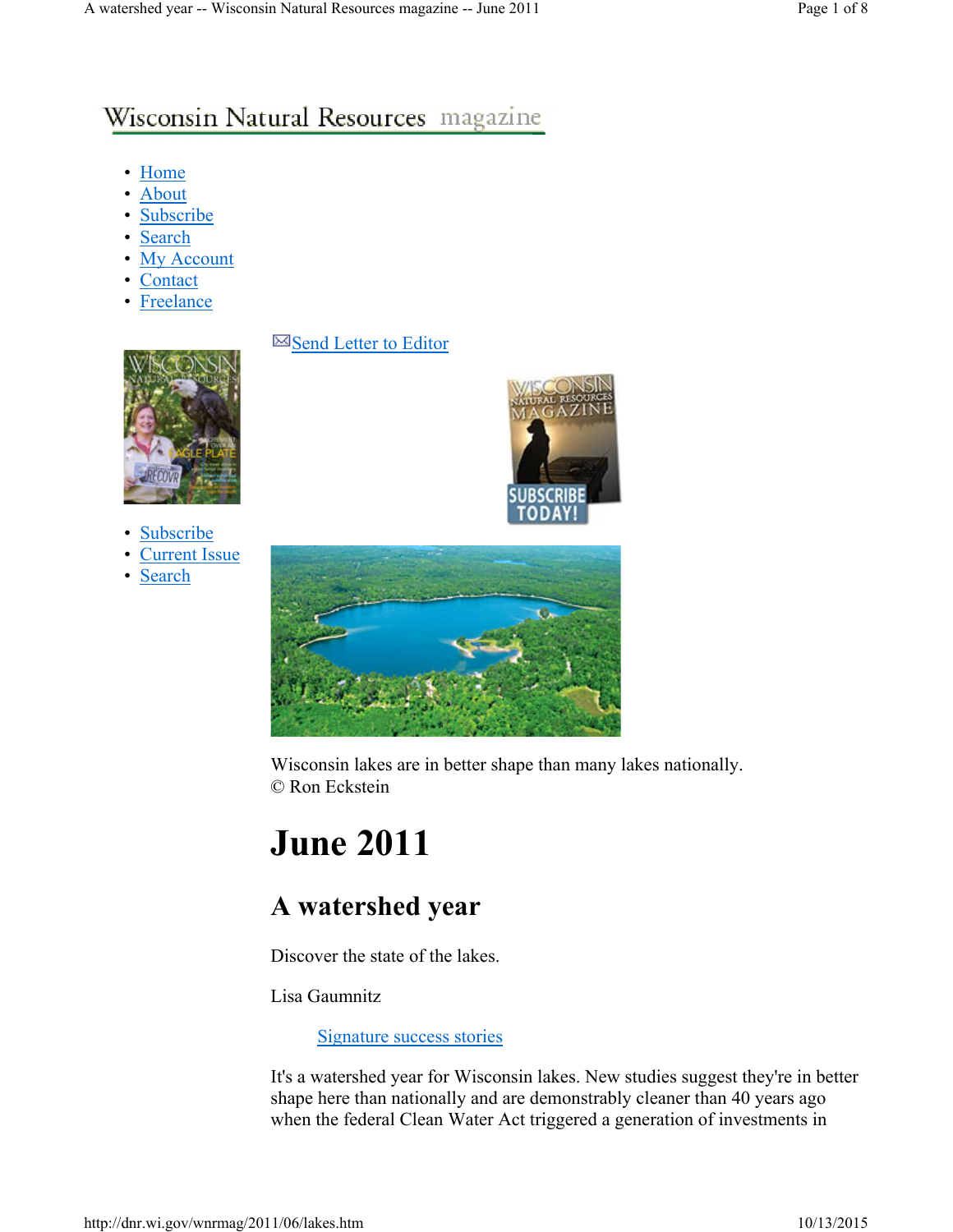wastewater treatment improvements. The baby boomers hired to carry out that landmark federal law and groundbreaking state laws have done their job well and are heading toward the exits – if they haven't already left.

As Wisconsin lake managers, educators and volunteers come together in 2011 to chart the course for the next 10 years, they recognize that protecting and restoring water quality alone isn't enough, that habitat is king, and that tackling new threats will require new approaches and leadership.

"We had a huge influx of staff in the 1970s as a result of the Clean Water Act and the funding available to states. Those people have done a good job in implementing it, and we're seeing that in cleaner water in the middle of the lake," says Carroll Schaal, who leads the lakes team for the Department of Natural Resources.

"Now that they're moving on, another generation needs to come forward and deal with these other challenges: habitat loss, water levels, toxic algae, invasive species and climate change. Those weren't on the radar 10 years ago, but they are now."

Sandy Gillum, a longtime lake volunteer, scientist and author who lives on Anvil Lake in Vilas County, is seeing those challenges up close.

Anvil Lake and others like it – groundwater fed and perched high on the topography – are suffering significantly lower levels during the prolonged northern drought, while lakes sitting lower in the topography are in better shape or in some cases may be getting too much water.



Sandy Gillum © Photo submitted by Sandy Gillum

"Anvil Lake's profile is that of a classic glacial kettle lake that is shifting to a shallow water lake system," Gillum says. "Water clarity has been decreasing, algae, some toxic, have been a growing problem, and the assemblage of fish, aquatic plants and other aquatic creatures is shifting. It's not fun to watch." She hopes that some of the Anvil Lake watershed studies will open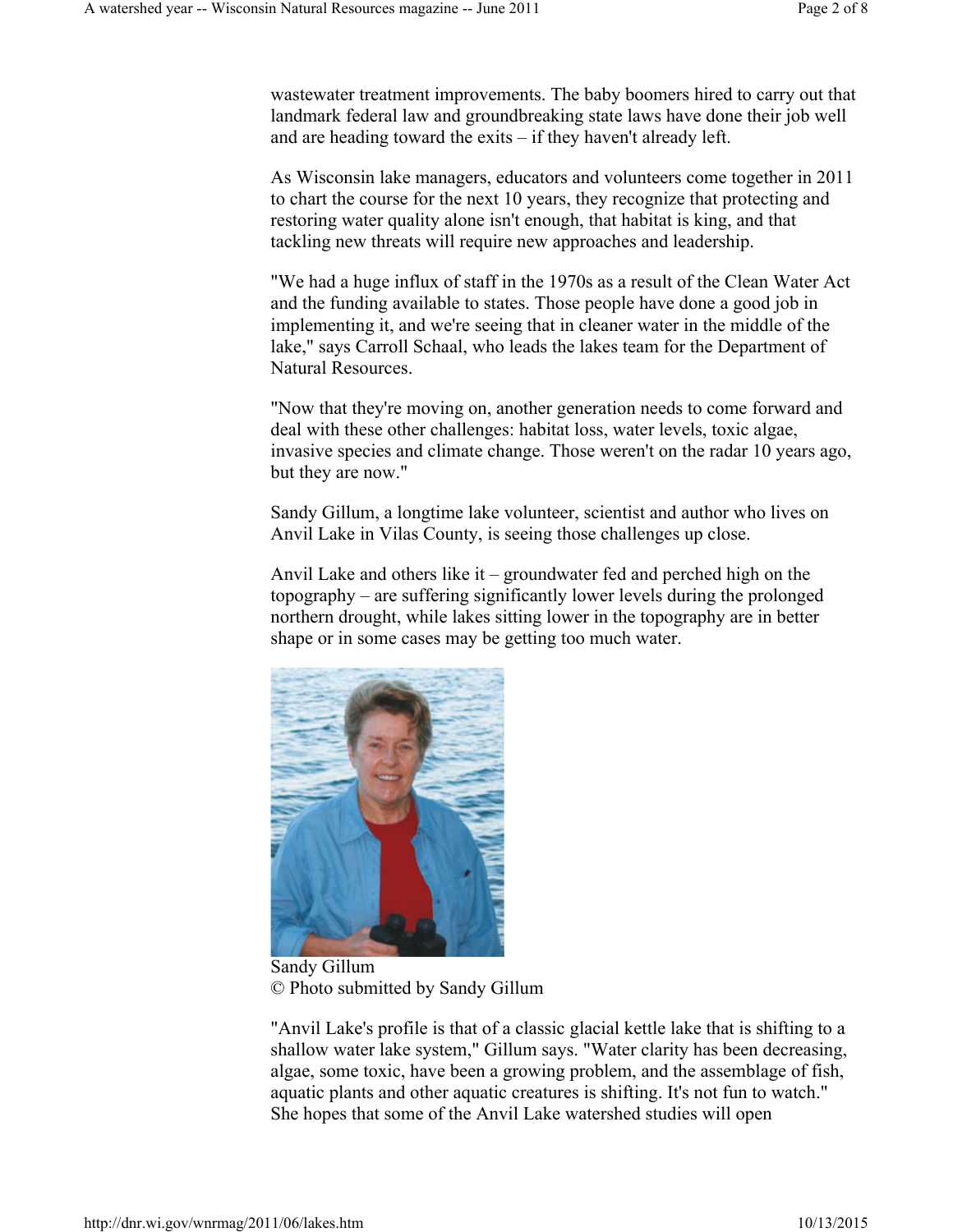opportunities for improved management decisions for many lakes experiencing a shift to a shallow water regime.

Gillum, vice president of the board of directors of Wisconsin Lakes, a statewide nonprofit organization previously known as the Wisconsin Association of Lakes (representing over 80,000 citizens), says that state laws, administrative rules and policies need to be flexible in order to respond to emerging situations on a regional or local basis and that grant and other assistance programs should be available accordingly.

"Lake stressors vary across the state. In some cases, we have one-size-fits-all laws and action responses," she says. "We also need to learn to live with the lakes. We try to manipulate the environment to fit our needs when we should manipulate our habits to fit the environment."

#### **Progress at the end of the pipe**

The federal Clean Water Act of 1972 sought to assure that all lakes and rivers nationwide would be safe for swimming and fishing. It set national standards for "point source" pollution – the liquid wastes flowing out of discharge pipes from factories and sewage treatment plants and into lakes, rivers and streams. The law also launched a massive grant program to help communities rebuild aging sewage treatment plants and included a "citizen suit" pro- vision that allowed environmental watchdogs and other groups to sue polluters and the agencies regulating them.

Wisconsin was the first state to gain federal authorization to issue its own permits limiting point source pollution and, a decade later, the first state to have its point source permits require a greater level of treatment. The state was also a leader, starting in the late 1970s, in tackling the diffuse sources of pollution to lakes and rivers, so-called runoff pollution or "nonpoint source pollution."

These investments have paid off in those lakes where point sources were a problem, according to the first ever baseline study of the nation's lakes. In summer 2007, EPA's National Lakes Assessment looked at 1,028 inland lakes across the country, including 32 in Wisconsin. Sampling crews from each state followed uniform procedures for collecting information on water quality, habitat, biological health, and presence of toxic algae on randomly selected lakes intended to provide insight on a regional basis.

Nationally, and in Wisconsin, most lakes sampled 35 years ago that were impacted by wastewater discharges have shown improvement or no increase in phosphorus.

Wisconsin also fared relatively well in other measures of lake health, with northern lakes in better shape than southern lakes, and with different stressors affecting them.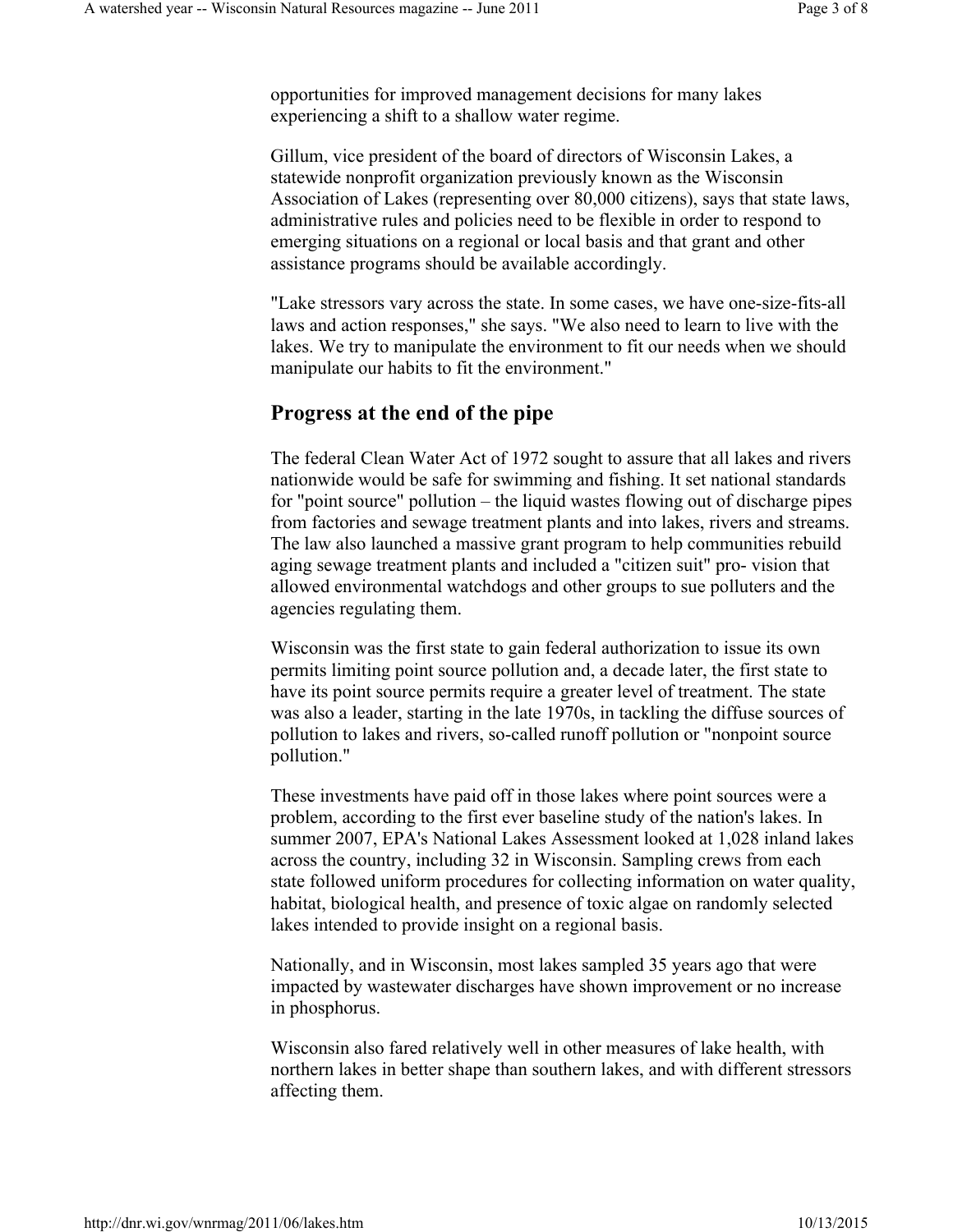Northern Wisconsin lakes were part of the Upper Midwest eco-region, which also included northern Minnesota and Michigan, and which came out strong:

- 91 percent of lakes were in good biological condition, compared to 56 percent nationally.
- 64 percent of lakes had good shoreline condition, compared to 47 percent nationally.
- 91 percent of lakes had low to moderate levels of nutrients, compared to 80 percent nationally.
- 77 percent of lakes didn't have detectable levels of a toxin produced by excessive blue-green algae, compared to 70 percent nationally.

Overall, habitat loss was the biggest stressor for northern lakes.

Southeastern Wisconsin lakes, grouped in the Temperate Plains region that included Indiana, Illinois, Iowa, Missouri and parts of the Dakotas, didn't fare as well nationally but beat the regional averages. These lakes had a variety of major stressors, from high nutrient loads to aquatic invasive species to habitat loss.

The national results are consistent with Wisconsin's monitoring results as reported in the DNR's 2010 Water Quality Report to Congress, notes Tim Asplund, DNR's statewide limnologist.

Seventy-five percent of the 3,200 lakes assessed exhibited excellent or good water quality, and the number of lakes judged as such has grown since 1980 in each of the classifications DNR has assigned lakes based on their size, depth, water sources, drainage area and position within the landscape.

"I'm encouraged by these findings that most of our lakes are in excellent or good condition overall," Asplund says. "We should be proud we have an important resource and we have maintained that. But keeping Wisconsin lakes in good condition is going to take vigilance and investing dollars where we know we can make a difference because the cost and effort to restore a lake once it's degraded can be so great."

### **Habitat is king**

One of the most significant findings of the National Lakes Assessment, Asplund says, points to one of the biggest challenges to lake management in the 21st century – keeping habitat intact.

"The stressors affecting the largest proportion of lakes are in fact habitat alterations to the lake shorelines and shallow water areas," Asplund says.

"What we've increasingly realized, from multiple lines of evidence, and what the national study confirmed, is that both water quality and biological condition are driven by what happens on the shoreline and shallow water areas of the lake."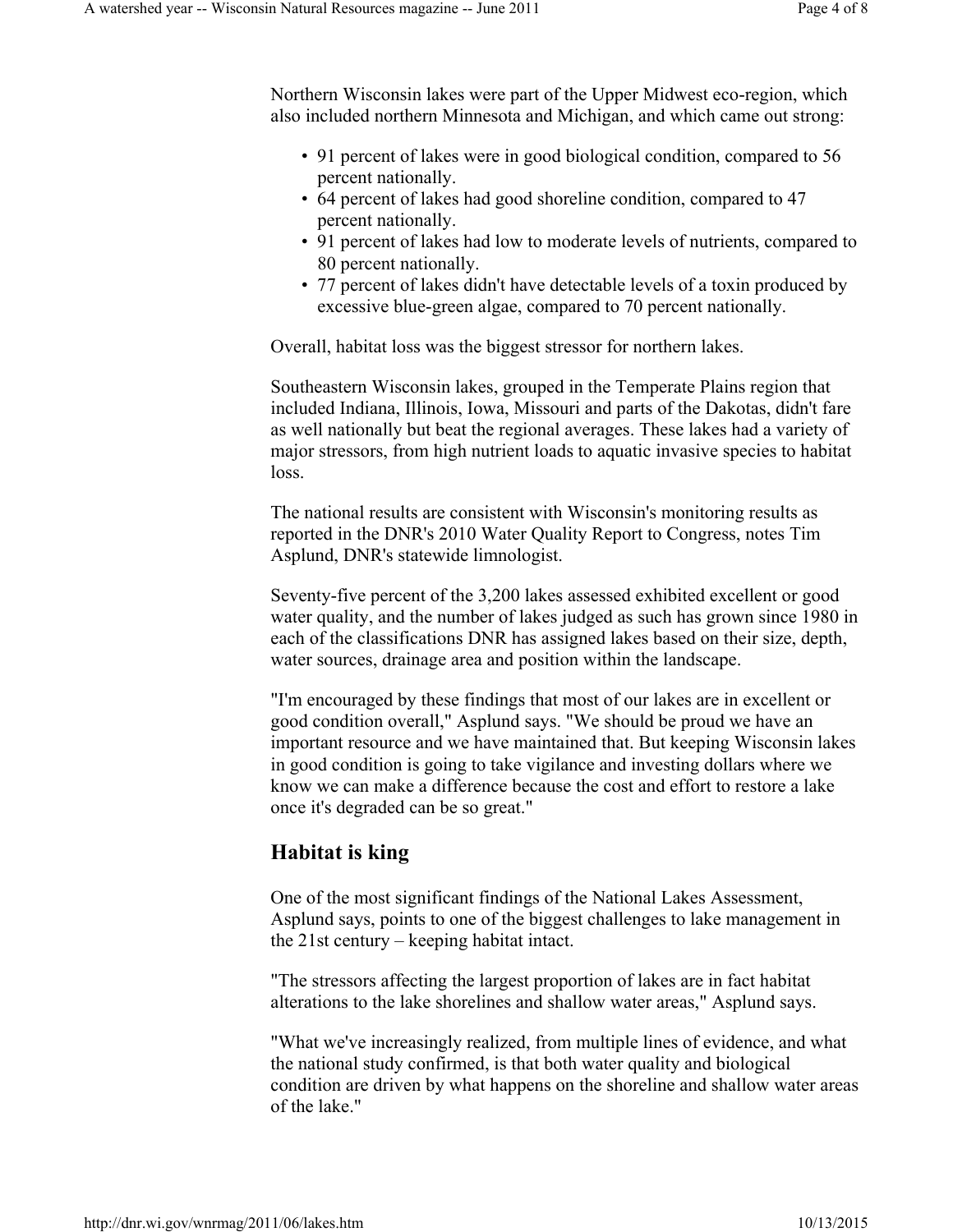Nationally, lakes with poor lakeshore habitat were three times as likely to have poor biological health as lakes with good lakeshore habitat. Good biological health is characterized by the composition of the zooplankton and phytoplankton community, key to the production of oxygen and food to support a diverse and healthy population of fish, insects, algae, plants and other organisms.

Asplund says those national findings also suggest that Wisconsin's existing protections for shorelands and shallow water areas are benefitting lakes by preserving natural habitats and their filtering capabilities. Wisconsin was the first state to adopt statewide minimum development standards and many counties have gone beyond those state minimums to enact more protective standards.

And Wisconsin for decades has required environmental review for dredging, grading, aquatic plant management and other activities in the shallow water that can disturb or destroy habitats.

"The Lakes Assessment says that shoreline development in and of itself doesn't automatically make lakes worse — it's how you develop it that determines the impact on the lake," Asplund says. "It also says that if people who live on the lake engage in proper stewardship and restoration activities, it does benefit the lake. Some of the damage can be undone."

#### **New threats surface**

As point source pollution has been controlled, runoff pollution from farms, cities, roads and construction sites has become the leading cause of poor lake water quality. Rules to address these so called "nonpoint sources" have been tightened in the last decade. But because of the sheer number of these diffuse sources, it will take a lot longer to control them and see the kind of improvement witnessed after point sources were controlled, Schaal says.

The spread of aquatic invasive species like zebra mussels, rusty crayfish, common carp and Eurasian water-milfoil, along with water level issues, have emerged as some of the most concerning challenges. Algae blooms, sometimes toxic, are a growing problem on lakes, especially large reservoirs, where nutrient levels are still too high.

The lower water levels Gillum observes on Anvil Lake, which is down 6.5 to 7 feet from its all-time high in 1943, and about 3.8 feet since 1995, is a problem in other parts of Wisconsin. Some central Wisconsin lakes are particularly susceptible because of a combination of factors including their reliance on groundwater, their location in the watershed, weather patterns, and increasing groundwater use by humans. Central Wisconsin now contains the highest density of high capacity wells in the state – those pumping 100,000 or more gallons a day – with about 2,100 wells in Adams, Marquette, Portage and Waushara counties.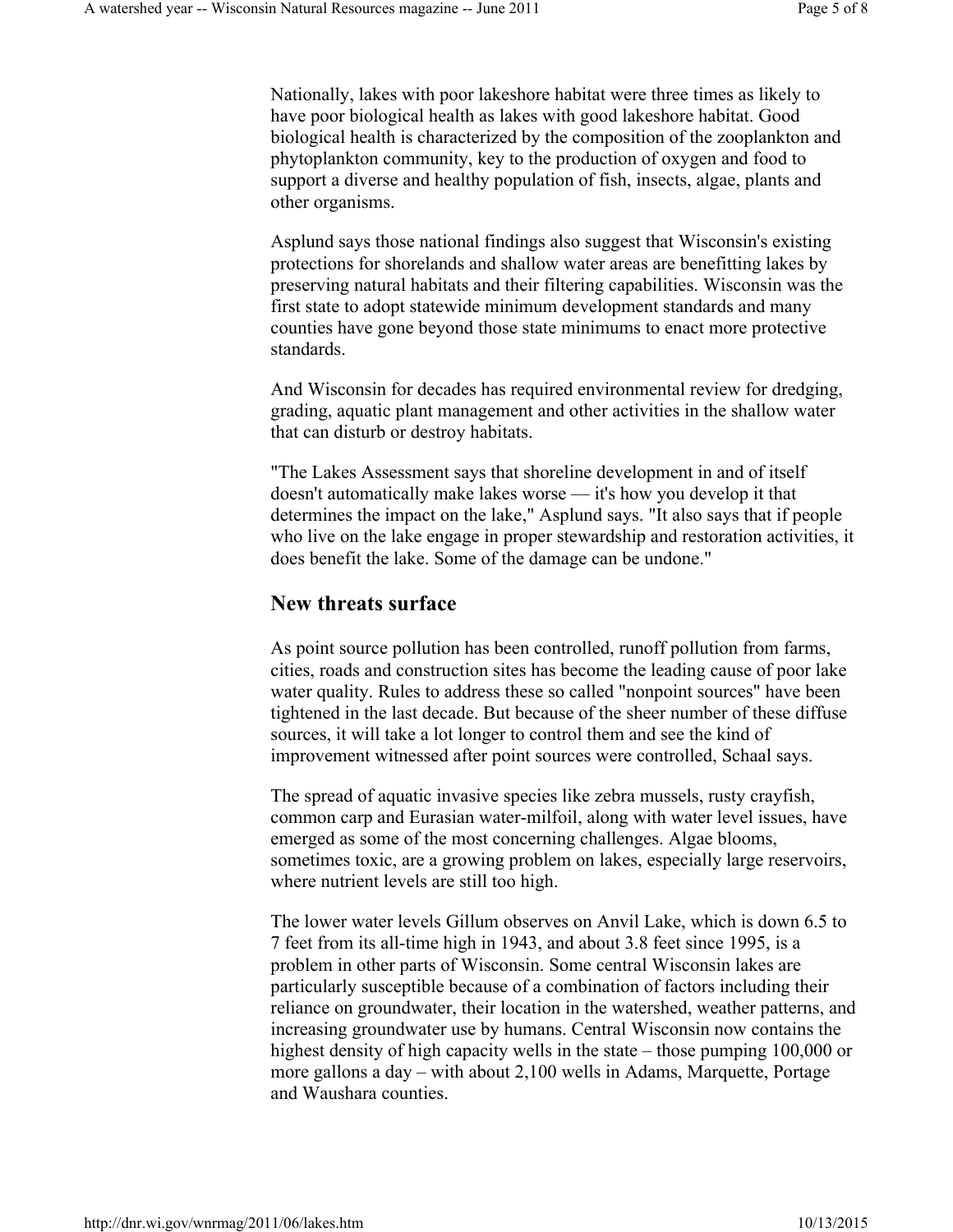Seepage lakes located close to a groundwater divide (a high point where water divides and flows in different directions) have less area to draw water from than lakes farther down the hill which intercept more groundwater sources. So when a lack of water lowers the water table, "high" lakes are more susceptible to fluctuations.



Mary Jane Bumby © Photo submitted by Mary Jane Bumby

In other parts of Wisconsin, lake lovers are coping with effects associated with too much water.

Mary Jane Bumby, a retired high school biology teacher who lives along Green Lake, has been monitoring water quality and aquatic plants in the lake for 40 years, and for some years, had recorded improved water quality on the lake, Wisconsin's deepest natural lake at 236 feet. Then came the flood of 2008. The Ripon area received 13 inches of rain in a few days and water from the 114-squaremile watershed rushed toward the lake.

"Water is a mighty force," Bumby says. The rains washed sediment and nutrients from surrounding rich farm fields into the lake, shorelines collapsed, adding more sediment, and piers and boats floated away with the high water levels.

"It's very sad to look out and see how muddy the lake can be when we have high winds," Bumby says. During the drought of 1992, she measured water clarity down to 50 feet. Last summer, clarity was 20 feet. "The lake is changing because of runoff from its watershed of two counties and water retention in the deep lake of 17 to 19 years."

That story has been repeated elsewhere in the state. The improving water quality seen across all classifications of lakes since 1980 has dropped off somewhat in the last five years, possibly due to extreme weather conditions, including the drought in northern Wisconsin and a series of unusually wet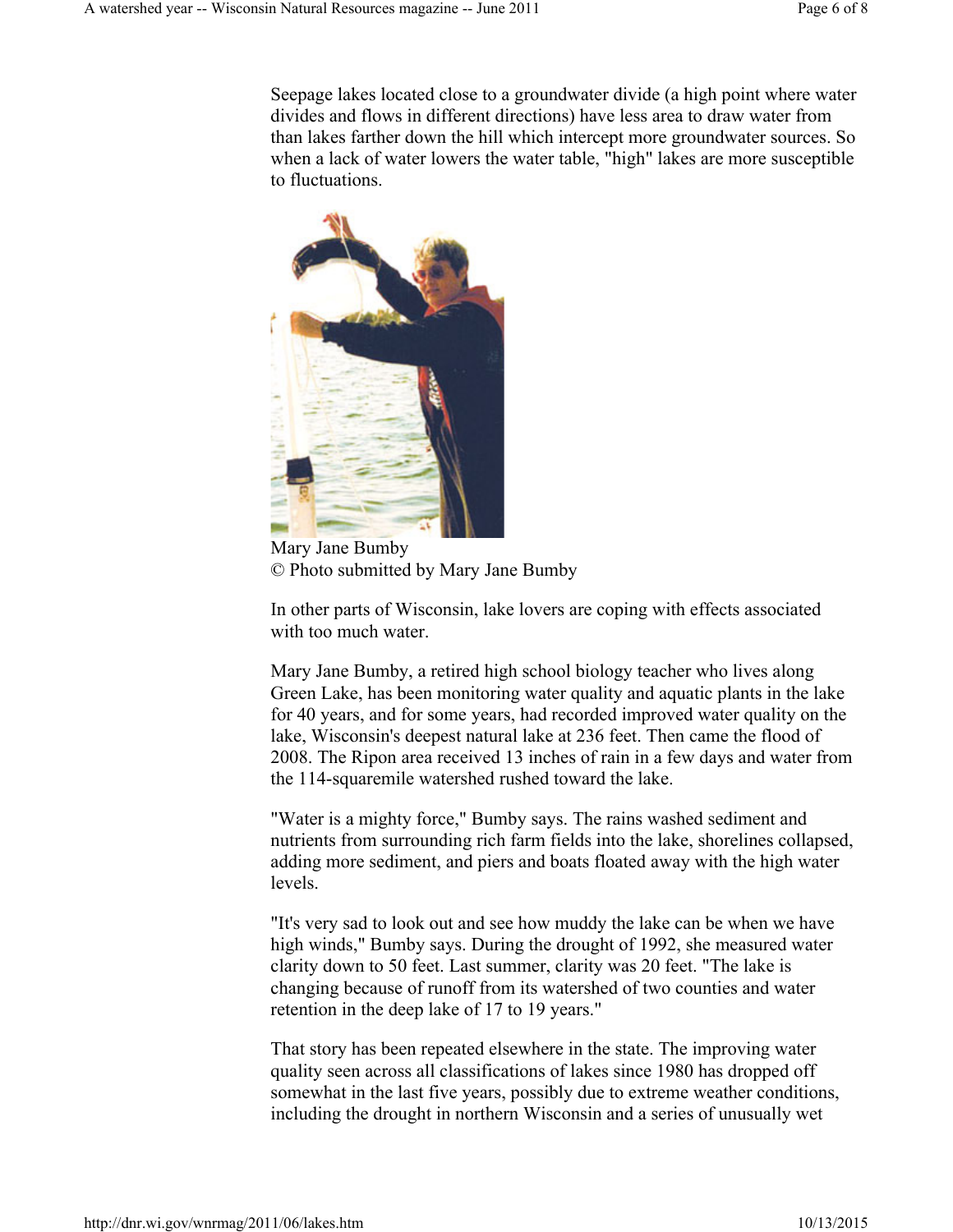years in southern Wisconsin, Asplund says. Such flooding and drought are expected to intensify as a result of climate change in Wisconsin.

## **New leadership and approaches needed**

For the last 30 years, a partnership involving the Department of Natural Resources, UW-Extension and citizen and lake communities has helped Wisconsin keep its lakes healthy.

The partnership builds on the efforts of other DNR programs and local, state and federal agencies to control pollution sources and other stressors that can impact lakes. The state provides educational, financial and technical support to lake communities. Citizens provide local leadership, initiative and the political will.

The Wisconsin Lakes Partnership is considered a national, if not international, model for successful lake management.

But key architects are now sailing into retirement, including Bob Korth, lakes team leader for UW Extension's Lakes program at UW-Stevens Point, and Jeff Bode, the longtime leader of DNR's lakes and wetlands section.

New leaders are grabbing the tiller. Eric Olson has been hired to take on the Korth job; Karen von Huene is leading Wisconsin Lakes. Together with DNR's Carroll Schaal, they are steering an effort to develop a new strategic plan for the Wisconsin Lakes Partnership.

"Collaboration has been a critical component to addressing lake issues over the past decades," Olson says. "As we look to the future, the Wisconsin Lakes Partnership hopes to extend their collaborative network to ensure that everyone who cares about lakes can take an active role in protecting and restoring them."

Gillum says the new strategic plan needs to embrace adaptive management and replace the one-size-fits-all approach. This is already happening. Wisconsin Lakes is developing regional leadership teams to be the ears and sounding boards for Wisconsin lakes. These will be non-agency representatives who have solid backgrounds in lake issues and will be helping identify some of the most important concerns in their areas, she says.

For its part, the DNR has been classifying its waters in 10 classes based on lake size and depth, water sources, how much land drains to the lake, and its position within the landscape. Sediment core studies help give an idea of what the water quality was before statehood for a particular lake class. From those measurements, data collected by the Department of Natural Resources, other agencies and by volunteers through the self-help lakes monitoring program can be used to determine if a lake is good, fair or poor in certain health indicators.